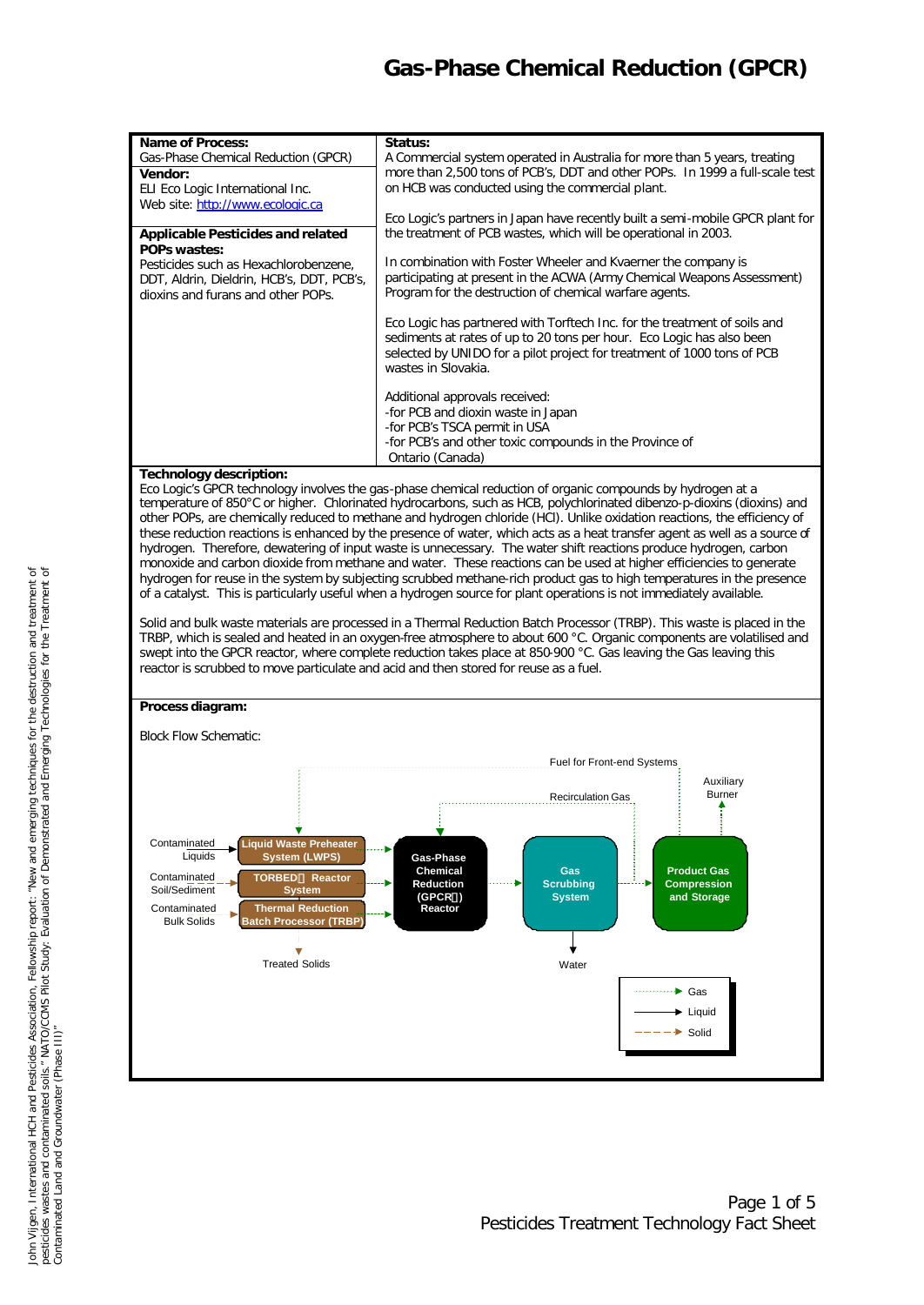### **Performance:**

#### **Treatment efficiency**:

The GPCR has treated HCBs and PCBs and DDT, other chlorinated pesticides and POPs related wastes such as dioxins and furans. The Table below provides a complete list of contaminants treated.

#### **Compounds treated by GPCR**

|                                  | <b>Industrial Chemicals and Manufacturing By-products</b> |                           |                               |                                     |
|----------------------------------|-----------------------------------------------------------|---------------------------|-------------------------------|-------------------------------------|
| PCBs                             | <b>Dioxin and Furans</b>                                  |                           | <b>Hexachlorinated Wastes</b> | Pentachlorophenol                   |
| <b>Polvaromatic Hydrocarbons</b> |                                                           |                           |                               |                                     |
| Acenaphthene                     | Benzo(a)Pyrene                                            |                           | Chrysene                      | Indeno(123cd)Pyrene                 |
| Acenaphthylene                   | Benzo(b)Fluoranthene                                      |                           | Dibenzo(ah)Anthracene         | Naphthalene                         |
| Anthracene                       | Benzo(ghi)Perylene                                        |                           | Fluoranthene                  | Phenanthrene                        |
| Benzo(a)Anthracene               | Benzo(k)Fluoranthene                                      |                           | Fluorene                      | Pyrene                              |
| <b>Organochlorine Pesticides</b> |                                                           |                           |                               |                                     |
| o,p'-DDE                         | Chlorodimeform                                            | Endosulfan I              | Mecoprop                      | Pirimphos ethyl                     |
| p,p'-DDE                         | Chlorofenviphos                                           | Endosulphan               | Metalaxyl                     | Procymidone                         |
| o,p'-DDD                         | Chloropropham                                             | Endosulphan II            | Methiocarb                    | Procynidone                         |
| p,p'-DDD                         | Chloropyrifos                                             | Endrin                    | Methomyl                      | Propachlor                          |
| o,p'-DDT                         | cis-Chlordane                                             | <b>Endrin Ketone</b>      | Methoxychlor                  | Propargite                          |
| p,p'-DDT                         | Coumoiphos                                                | Ethephon                  | Metoxuron                     | Propazine                           |
| $2, 4, 5 - T$                    | Crotoxyphos                                               | Ethion                    | Metribuzin                    | Propoxur                            |
| a-BHC                            | Dieldrin                                                  | Fenamiphos                | Mevinphos                     | Quinomethionate                     |
| a-chlordane                      | Diazinon                                                  | Fenitrothion              | Naproamide                    | Quintozene                          |
| Alachlor                         | Dicambamethyl                                             | Fenoprop                  | Nicotine                      | Rotenone                            |
| Aldrin                           | Cyanthoate                                                | Fenthion                  | Nornicotine                   | Secbumeton                          |
| Atrazine                         | Dacthal                                                   | Folpet                    | Oxydisulfoton                 | Simazine                            |
| Azinphos ethyl                   | d-BHC                                                     | q-BHC                     | Parathion                     | <b>SWEP</b>                         |
| b-BHC                            | <b>DCPA</b>                                               | q-chlordane               | Pendimethalin                 | Technazene                          |
| Bendiocarb                       | <b>DDMU</b>                                               | Glyphosate                | Permethrin I                  | Terbufos                            |
| Bis-2-chloroethylether           | Dichlorfuanid                                             | Heptachlor                | Phenolthiazine                | Terbutryn                           |
| <b>Bupirimate</b>                | Dichlorobenil                                             | <b>Heptachlor Epoxide</b> | Phorate                       | Tetrachloro-m-xylene                |
| Captan                           | di-Chlorovos                                              | Hexachloroethane          | Phorate Sulfone               | Thiabendazole                       |
| Carbaryl                         | Dicloran                                                  | Lindane                   | Phosmet                       | Trans-chlordane                     |
| Carbofenthion                    | Dicofol                                                   | Linuron                   | Phosphorodithioic Acid        | Triadimefon                         |
| Carbophenothion                  | Dimethoate                                                | Malathion                 | Piperonyl butoxide            | Triallate                           |
| Carboxin                         | Disulfoton                                                | Manoczeb                  | Pirimicarb                    | Tridimefon                          |
|                                  | <b>Chemical Warfare Agents and other Military Wastes</b>  |                           |                               |                                     |
| <b>VX</b>                        | HD (Distilled Sulphur Mustard)                            |                           | GB (Sarin)                    | DPE Suit Material (Plastic, Teflon) |
| Napalm                           | <b>Chemical Agent Neutralents</b>                         |                           |                               |                                     |

*Other Compounds Treated*

Benzene Toluene Mineral oil Vegetable oil

Commercially the system has been working more than 5 year at Kwinana in Western Australia, where it has been treating PCB's, HCB's and DDT. Here efficiencies of at least 99.9999 % [1], [2], [3], [4].

In commercial-scale performance tests in Canada, the gas-phase reduction process achieved destruction efficiencies (DE) and Destruction and Removal Efficiencies (DRE) with high-strength PCB oils and chlorobenzenes as shown below in Table 1. Dioxins that were present as contaminants in the PCB oil were destroyed with efficiencies ranging from 99.999 to 99.9999 percent [5], [6].

An evaluation for the US Department of Energy (DOE) [7] noted that contaminants are "completely destroyed in the process" and that the process, "features a high degree of internal waste recycle and has no waste generating side streams." The authors did however note that the front-end components for introducing solids and large equipment, was a limiting factor. A more recent assessment of the applicability of GPCR for chemical weapons destruction noted that the TRBP should be "completely effective in decontaminating metal components" to the stringent requirements of the ACWA program [8] and that "[a]n advantage of the GPCR process with regard to solids treatment is that the solids would not have to be size-reduced or shredded before being treated. Treatment could be as simple as removing the lids from the solids waste drums and treating the drums in the TRBP.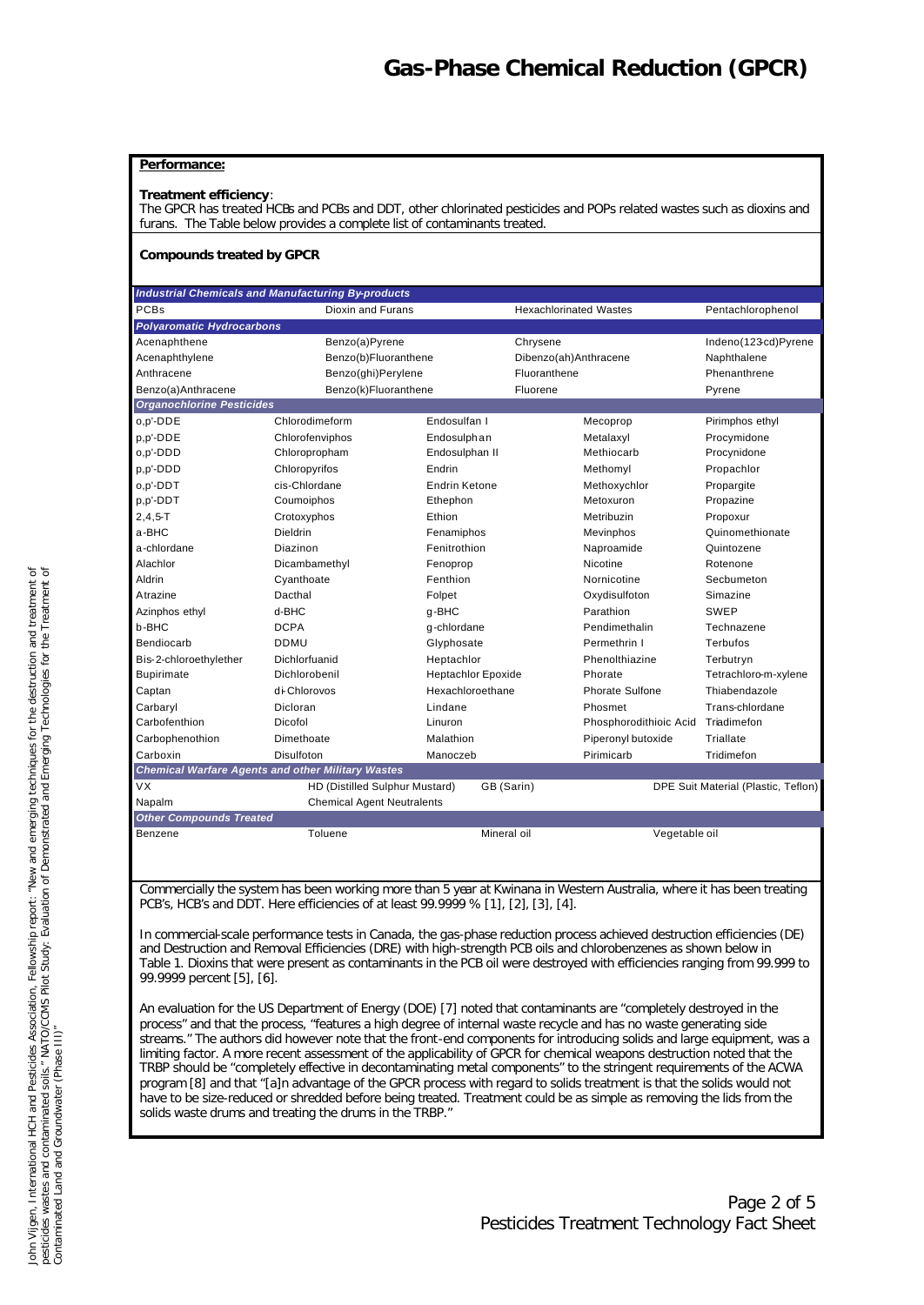# *Gas-Phase Chemical Reduction (GPCR)*

Engineering testing on batches of 3, 9 and 27 drums (205 litre size) of HCB wastes showed that, "Results of the trials indicated that the system effectively desorbed approximately 98 percent of the waste input to the TRBP. In excess of 99.9999 percent of the HCB and chlorobenzene present in the waste was volatilized in the TRBP and swept to the reactor for destruction." Destruction efficiencies for the desorbed HCB and chlorobenzenes in the GPCR reactor were reported to be 99.99999% and 99.9999% respectively [9].

#### **Throughput:**

150 tons pre month or 1800 tons per year. Capacities can be doubled due to modular design. In the Annex is also given an overview of the estimated utility requirements for semi-mobile GCPR plant with a capacity of 70 tons pesticides per month.

Throughput of the technology will depend on the scale of GPCR plant that is deployed. The following give the rough throughput estimates for each plant size:

Full-Scale Plants:

- o Full-scale plants in operation since 1995 (Kwinana: 1995 to 2000; GMCL: 1996 to 1997)
- o For use at sites with large waste stockpiles, or where waste can be brought in from surrounding area o Footprint: 4,000 m<sup>2</sup> (approximately 8 to 10 trailers)
- o Throughput: up to 200 tons per month bulk solids and liquids (2 TRBPs)
- o Soil and Sediment Treatment Capability: 1000 to 5000 tons per month (1 TORBED) Ë *throughput highly dependent on characteristics of waste*

#### Semi-Mobile Plants:

- o Semi-Mobile plant recently constructed in Japan
- o For use at sites or in regions with smaller waste stockpiles, or where mobility is important
- o Footprint: 1,000 m2 (approximately 4 trailers)
- o Throughput: 70 tons per month bulk solid or liquid material (2 TRBPs)
- o Soil and Sediment Treatment Capability: 500 to 2000 tons per month soil or sediment (1 TORBED  $reactor)$   $\rightarrow$  throughput highly dependent on characteristics of waste

#### Portable Plants

- o Small size (fits into single sea container or gooseneck trailer; 800 ft2 footprint)
- o Highly mobile
- o First developed as a unit for conducting treatability tests
- o Commercial applications are on-site, in-process treatment of manufacturing wastes and carbon filter material
- o Throughput: 50 250 (or greater) tons/year, depending on reactor configuration, chemical concentration and waste matrix

### **Wastes/Residuals:**

All process and waste residuals are contained and can be tested and reprocessed as necessary. No uncontrolled releases in normal operation. The USEPA recently noted that, "All outputs are stored and analyzed for regulatory compliance prior to off-site disposal or reuse." and that "The principal waste stream is the scrubber residuals which include decant water (which is recycled into the process) and scrubber particulate (which is stored and analyzed and then retreated or shipped off-site for disposal)"[10].

### **Reliability:**

Bizzigotti et al [6] assessed the reliability of the process as, "GPCR is a straightforward operation and should be inherently stable and robust (tolerant of large changes in operating conditions without becoming unstable or unpredictable)." They also noted that, "Eco Logic reports their Kwinana plant has 84–90 percent availability (this includes allowance for four days planned shutdown every month), which is considered good for a chemical processing plant." The DOE review rated the development of the technology as "high"[5].

### **Limitations:**

The DOE review noted a limitation in respect of heavy metal contamination [5] "GPCR is non-selective and capable of destroying agents, Schedule 2 compounds, and hazardous intermediates, which ensures organic destruction and eliminates the risk of agent reformation. However, treatment of arsenic- and mercury-containing wastes produces volatile elemental metals; although GPCR has successfully treated arsenic-containing wastes, removal of arsenic and mercury from the air effluent poses a challenge that must be considered in the design of the pollution abatement system." They also noted a concern related to the use of hydrogen, "Transportation of large quantities of hydrogen may present a risk of transportation-related accidents. However, hydrogen is a standard commercial product, and should be available locally (or generated on-site), minimizing transportation distances" [11].

The system does not produce slag or ash – the only residual we have (other than the treated steel and that sort of thing) is our filter systems, and even these are not an output. When the filters are "spent", we simply place them in the TRBP, heat them to desorb and destroy the contaminants, and then reuse them. This is a common practice with our commercial operations [12].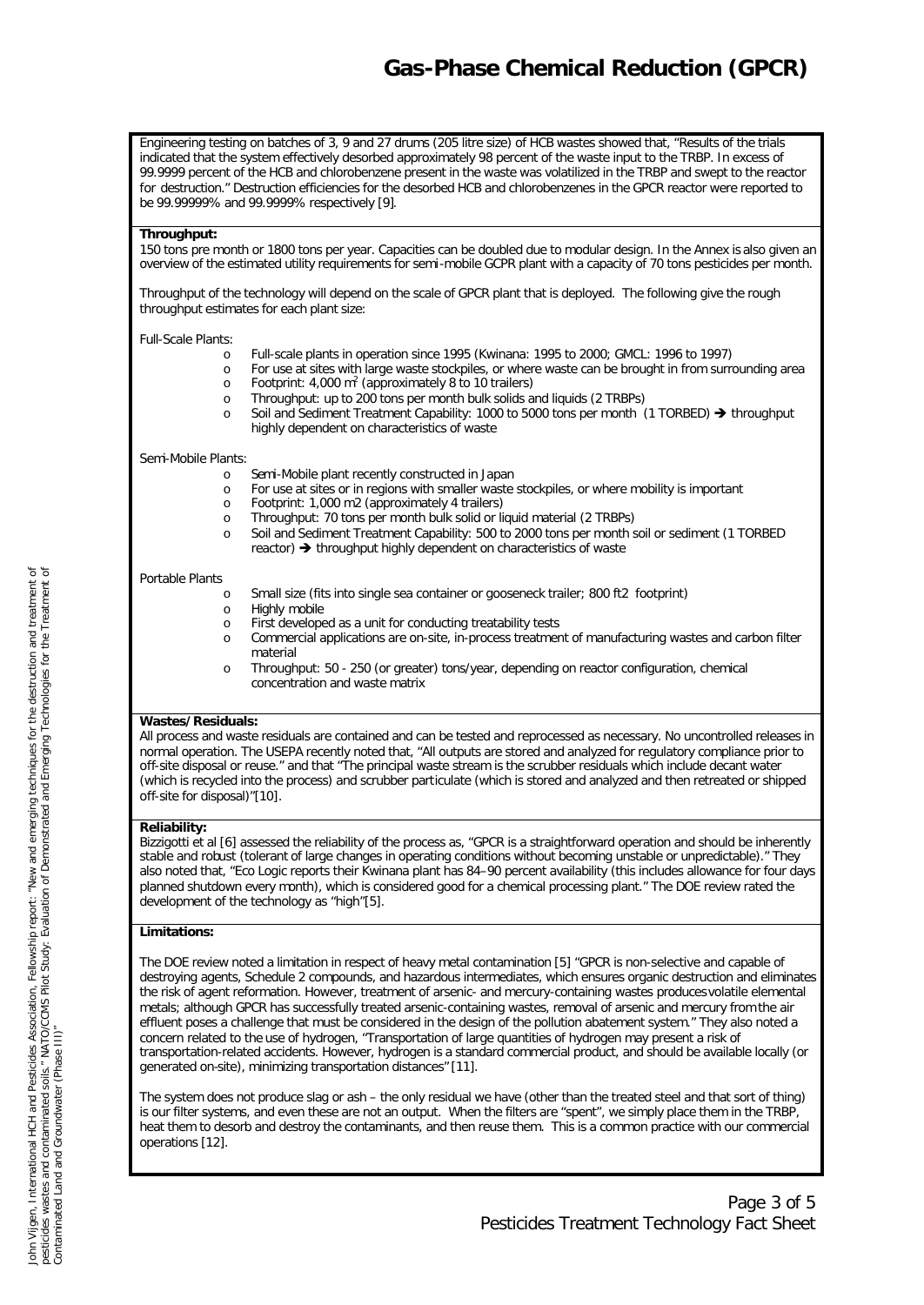#### **Transportability:**

See also under Throughput under Semi mobile and portable plants.

The DOE review [5] noted that, "The process is offered commercially as an integrated transportable (7-10 trailers) system for on-site hazardous waste treatment." And Bizzigotti et al [6] commented, "The GPCR is a robust system that should be able to withstand transportation and other motion- or vibration-induced stresses. In addition, system integrity checks that will be performed prior to operation should detect leaks and other minor damage caused by transportation." [11]

#### **Detailed information**:

See Data in Annexes

## **Full Scale treatment examples:**

See Annexes

#### **Conclusion:**

The GPCR process is a well-developed technology and has a proven record of practical and commercial experiences for pesticides and related POPs compounds.

#### **Vendor contact details:**

ELI Eco Logic International Inc. K. Elizabeth (Beth) Kümmling 143 Dennis Street Rockwood, Ontario Canada N0B 2K0 Phone: +1 (519) 856-9591 ext. 203 Fax: +1 (519) 856-2625 Email: beth.kummling@ecologic.ca

*\*Note: This NATO/CCMS fellowship report does not certify any particular technology, but tries to summarise the state of the art of the concerned technology on the basis of data delivered by the company or other source, which have been made available to the author and refers the reader to original documents for further evaluation. Without the efforts of the Technology supplier it would not have been possible to set up this fact sheet. \*\* Note:The text for this report is verified by the Technology supplier on 1. October 2002*

#### **References:**

- l 1. ELI Eco Logic International Inc., Eco Logic's Gas-Phase Chemical Reduction Process, Application to the Treatment of Persistent Organic Pollutants
- 2 . Kummling, K. E., Gray D.J., Power J.P., Woodland S.E., Gas-phase chemical reduction of hexachlorobenzene and other chlorinated compounds: Waste treatment experience and applications,  $6<sup>th</sup>$  Int. HCH & Pesticides Forum, 20-22 March 2001, Poznan, Poland, February **2002**
- 3. Woodland, Kummling, K. E., S.E., Gray D.J., Cosby, M., Gas-phase chemical reduction of chlorinated benzenes using the Eco Logic process, 5th Int. HCH & Pesticides Forum, 25-27 June 1998, Bilbao, Spain, February **1999**
- 4. Eco Logic, DDT Treatment using ECO LOGIC's Gas Phase Chemical Reduction Process, A Summary of DDT Research and Development Testing Programs, Commercial Regulatory Testing and Commercial DDT Waste Processing, June 8, 1998
- 5. Kummling, K., Festarini, L., Woodland, S., Kornelsen, P., and Hallett, D. An evaluation of levels of chlorinated aromatic compounds in ECO LOGIC process stack outputs. Organohalogen Cpds. **1997**, 32: 66-71.
- 6. Kümmling, K., Kornelsen, P., Woodland, S., Festarini, L., Campbell, K., and Hallett, D., **1997.** Characterization and source of chlorinated aromatic compounds in ECO LOGIC process stack outputs. Organohalogen Compounds 32: 457-462.
- 7. W. E. Schwinkendorf, B. C. Musgrave, R. N. Drake. Evaluation of Alternative Nonflame Technologies for Destruction of Hazardous Organic Waste, Report INEL/EXT-97-00123, Idaho National Engineering Laboratory, Mixed Waste Focus Area, Lockheed Martin Idaho Technologies Company, Idaho Falls, Idaho, April **1997**
- 8. Bizzigotti, George O., Cain, Thomas C., Doggett, W. Allen, Fraize, Willard E., Peloso, Christopher D., RaghuVeer, Krishans S., Rhoads, Richard P., Tripler, David J., Wusterbarth, Arlene R., Assessment of ACWA Technologies and Equipment for Treatment of Non-Stockpile Wastes and Chemical Materiel, Mitretek Technical Report MTR 1999-32V1, for Program Manager for Chemical Demilitarization US Department of the Army, May **1999**
- 9. K. (Beth) Kümmling, Douglas J. Gray, Jim P. Power, Sheri E. Woodland, ELI Ecologic International Inc, Gas-Phase Chemical Reduction of hexachlorobenzene and other chlorinated compounds: Waste treatment experience and applications, 6<sup>th</sup> International HCH & Pesticides Forum, 20-22 March 2001, Poznan, Poland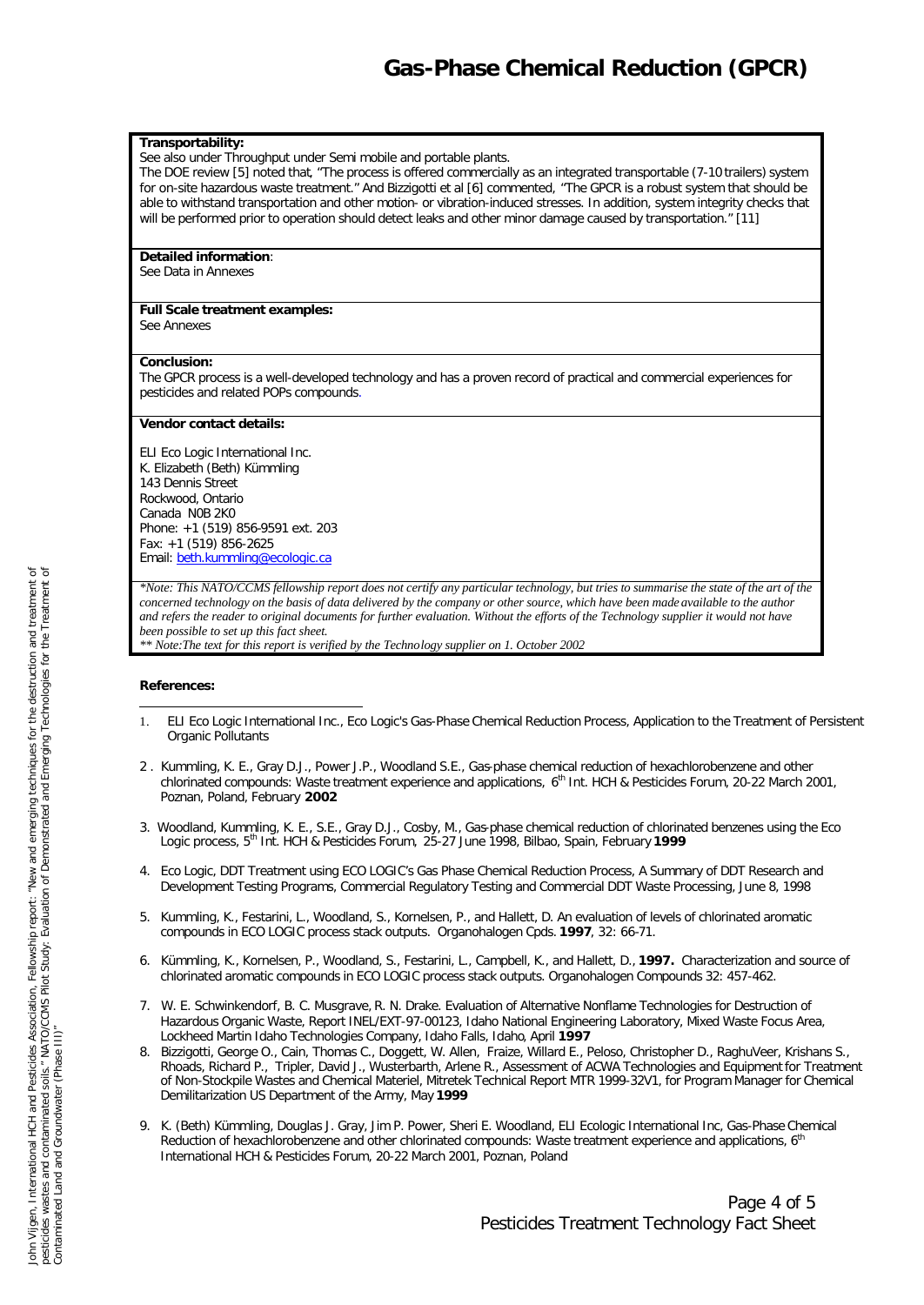# *Gas-Phase Chemical Reduction (GPCR)*

- 10. USEPA. Potential Applicability Of Assembled Chemical Weapons Assessment Technologies To RCRA Waste Streams And Contaminated Media, U.S. Environmental Protection Agency, Office of Solid Waste and Emergency Response, Technology Innovation Office, Washington, DC, EPA 542-R-00-004, August **2000**
- 11. Greenpeace, Non-Incineration Technology Fact Sheet #4

l

12. Beth Kümmling, Eli Ecoligic, written comments for Pesticides Treatment Technology Fact Sheet, 1. October 2002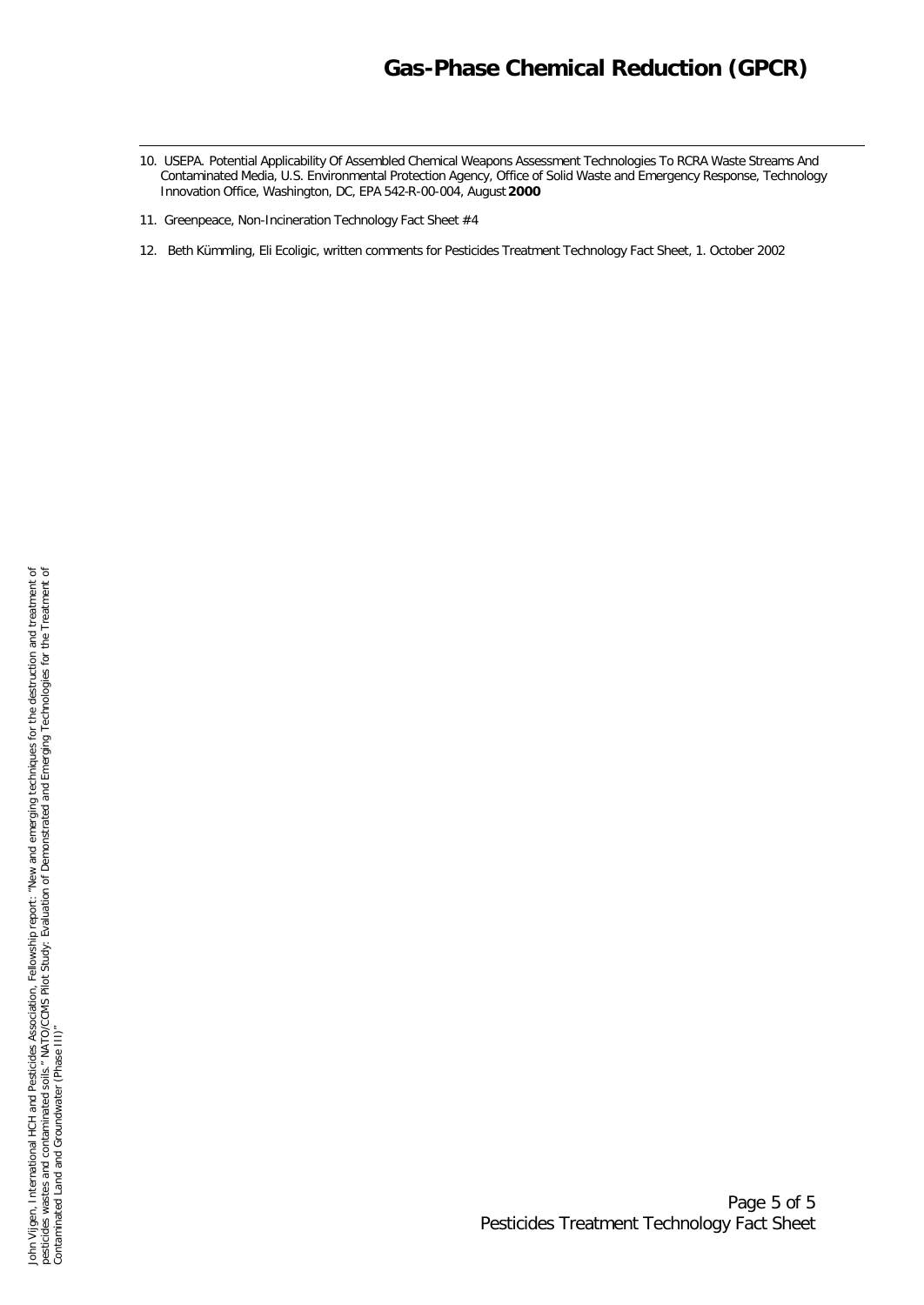| Technology<br>Provider                                             | <b>Technology</b>                     | Scale+ | Pest<br>Comp.<br>treated | Related<br>comp<br>treated | Validation<br>project<br>experience** | Applicability<br>$Ranking++$                                 | <b>Additional Remarks</b>                                                                                                                                     | <b>Others</b> |
|--------------------------------------------------------------------|---------------------------------------|--------|--------------------------|----------------------------|---------------------------------------|--------------------------------------------------------------|---------------------------------------------------------------------------------------------------------------------------------------------------------------|---------------|
| Eco Logic                                                          | <b>GPCR</b>                           |        | DDT and<br>mixed         | <b>PCBs</b>                |                                       | DA                                                           | Commercial operation of full-scale<br>GPCR plant treating DDT, PCBs and<br>other organochlorine pesticides                                                    |               |
| Eco Logic                                                          | <b>GPCR</b>                           |        | <b>HCB</b>               |                            |                                       | DA                                                           | Commercial-scale engineering trial<br>treating increasing quantities of<br><b>HCB</b>                                                                         |               |
| Eco Logic                                                          | <b>GPCR</b>                           | F      |                          | <b>PCBs</b>                |                                       | DA                                                           | Treatment of PCB-contaminated<br>material including electrical<br>equipment, oil (askarel), concrete,<br>personal protective equipment, and<br>other dunnage. |               |
| Eco Logic                                                          | <b>GPCR</b>                           |        | DDT, DDD,<br>DDE soil    |                            |                                       | DA                                                           | Treatability testing on pesticide-<br>contaminated soil from the Naval<br>Air Station Patuxent River Site, MD.                                                |               |
| $+$ $Key:$                                                         | F - Full-scale applications completed |        |                          |                            |                                       | ++Key: Applicability ranking for pesticides                  |                                                                                                                                                               |               |
| P - Pilot/Demonstration scale completed; no F-applications         |                                       |        |                          |                            |                                       | DA - Direct applicable                                       |                                                                                                                                                               |               |
| B - Bench/Laboratory scale completed; no P or F-applications       |                                       |        |                          |                            |                                       |                                                              | FS 1 - Full scale within reasonable period possible 0-2 years                                                                                                 |               |
| T - Theoretical applicable, no B, P, F applications                |                                       |        |                          |                            |                                       |                                                              | FS 2 - Full scale within considerable period possible 2-5 years                                                                                               |               |
| * Vendor claims performance of demonstration, but no data provided |                                       |        |                          |                            |                                       | ** Validation on the basis of info provided in Table 2 and 3 |                                                                                                                                                               |               |

## **Table 1: Technology overview Alternative Waste technologies – Summary-Technical Details**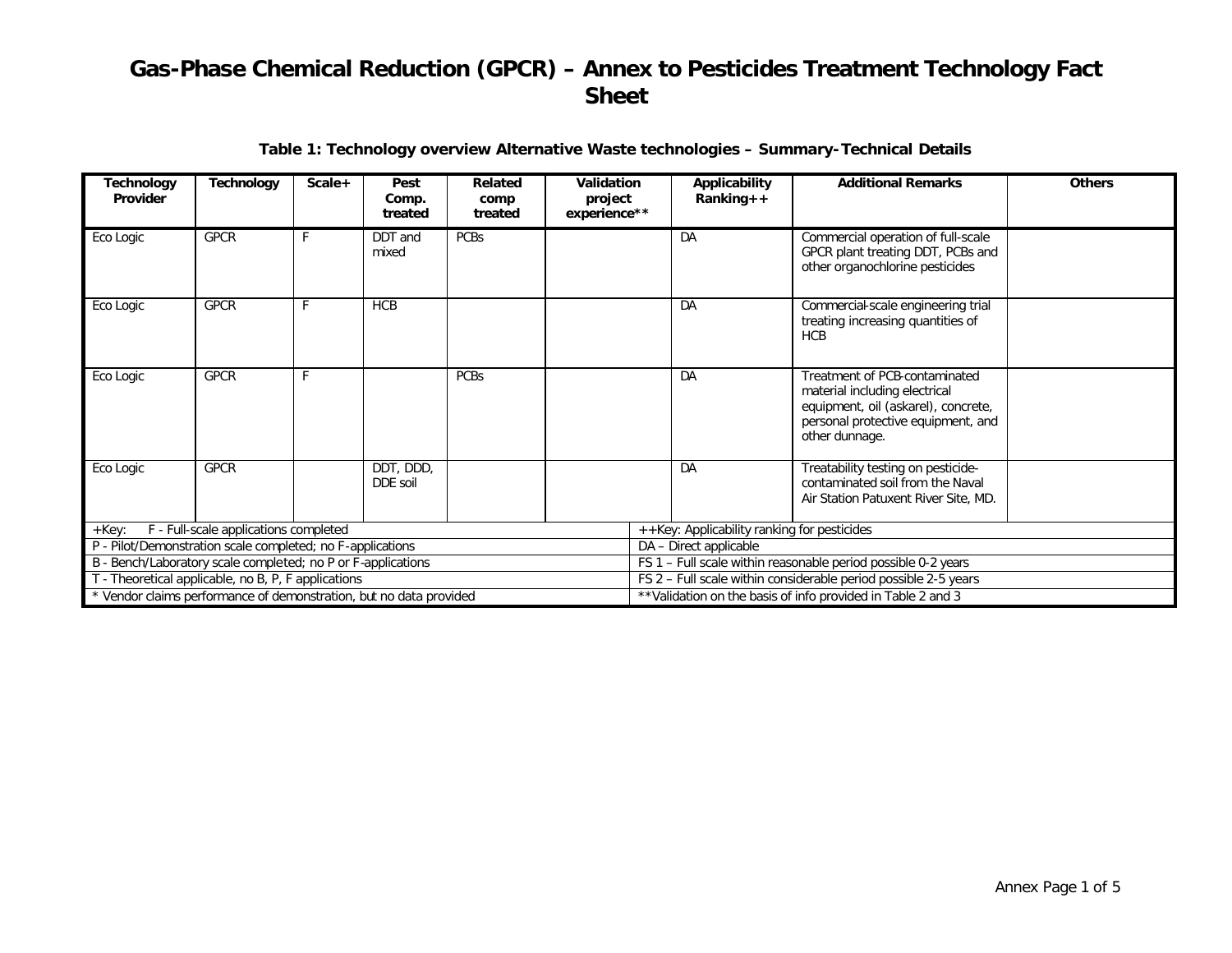# **Table 2: Overview project experience per technology supplier**

| Location/project                                                                                        | <b>Contaminants</b>                                                                                           | <b>Amount treated</b><br>in tons                                                                                                                                                                              | Results incl. DRE, Pre-treat, Post treat<br>Emissions, energy consumption, costs*                                                                                                                                                                                                                                                                                        | <b>Client References</b><br>Name, address, contact person phone, Email, fax |
|---------------------------------------------------------------------------------------------------------|---------------------------------------------------------------------------------------------------------------|---------------------------------------------------------------------------------------------------------------------------------------------------------------------------------------------------------------|--------------------------------------------------------------------------------------------------------------------------------------------------------------------------------------------------------------------------------------------------------------------------------------------------------------------------------------------------------------------------|-----------------------------------------------------------------------------|
| Kwinana, Western Australia -<br>Routine Operations and<br><b>Regulatory Testing</b>                     | DDT (in a toluene<br>mixture); other<br>organochlorine<br>pesticides; PCBs                                    | Approximately 500<br>tons pesticides,<br>1500 tons PCBs                                                                                                                                                       | <b>Regulatory Testing Results:</b><br>Destruction Efficiencies of 99.999984% and<br>99.999968 % for DDT and 99.999998% for PCBs<br>(takes into account gaseous, liquid and solid<br>outputs); no PCBs or DDT detected in outputs.                                                                                                                                        | Please see list at end of tables.                                           |
| Kwinana, Western Australia -<br>Pilot- and Commercial-scale<br>treatability testing                     | Pilot testing -<br>Laboratory-scale<br>study treating pure<br>HCB solid and mixed<br>hexachlorinated<br>solid | Pilot Testing:<br>Treatment of 2<br>sample types: pure<br>HCB and solid<br>containing 66%<br><b>HCB, 17% HCBD,</b><br>2% HCE, 15%<br>unknown<br><b>Engineering Trials:</b><br>Total of 8 tons of<br>HCB waste | Pilot Testing Results: '<br>Destruction Efficiencies for both waste samples was<br>99.9999% for HCB; no analysed hexachlorinated<br>compounds were detected in post-test scrubber<br>water.<br>Commercial-Scale Engineering Trial:<br>Destruction and Removal Efficiencies for HCB in<br>Tests 1, 2, and 3 respectively are 99.9999974%,<br>99.9999938%, and 99.9999922% |                                                                             |
| General Motors of Canada<br>Limited, Commercial-scale<br>testing                                        | Regulatory Testing -<br>High-strength PCB<br>nil<br><b>Routine Operations -</b><br><b>PCBs</b>                | 89 tons PCB oil and<br>water waste, 576<br>tons electrical<br>equipment and<br>misc. bulk solids.<br>191 tons soil,<br>concrete, and<br>asphalt, 70 tons soil                                                 | <b>Regulatory Testing Results:</b><br>Destruction Efficiencies of 99.9999996%,<br>99.9999985%, and 99.9999808% for PCBs,<br>99.9999836%, 99.9999972%, and 99.9999971%<br>for chlorobenzenes, and 99.999 to 99.9999% for<br>polychlorinated dibenzo-p-dioxins and<br>polychlorinated dibenzofurans (takes into account<br>gaseous, liquid and solid outputs).             |                                                                             |
| Brown & Root Environmental -<br>testing conducted at Eco<br>Logic's test facility, Rockwood,<br>Ontario | Treatability testing -<br>pesticide-<br>contaminated soil                                                     | Conducted 2 test<br>runs treating 7.5<br>pounds per hour of<br>soil for over 2.5<br>hours. Soil<br>contained 690 and<br>440 ppm DDT for<br>Runs 1 and 2,<br>respectively.                                     | Destruction and Removal Efficiency for DDT in the<br>soil was 99.999987% and 99.999985% for Runs 1<br>and 2, respectively. No DDT was detected in the<br>process outputs except for Run 2 treated soil, which<br>contained 0.004 ppm DDT.                                                                                                                                |                                                                             |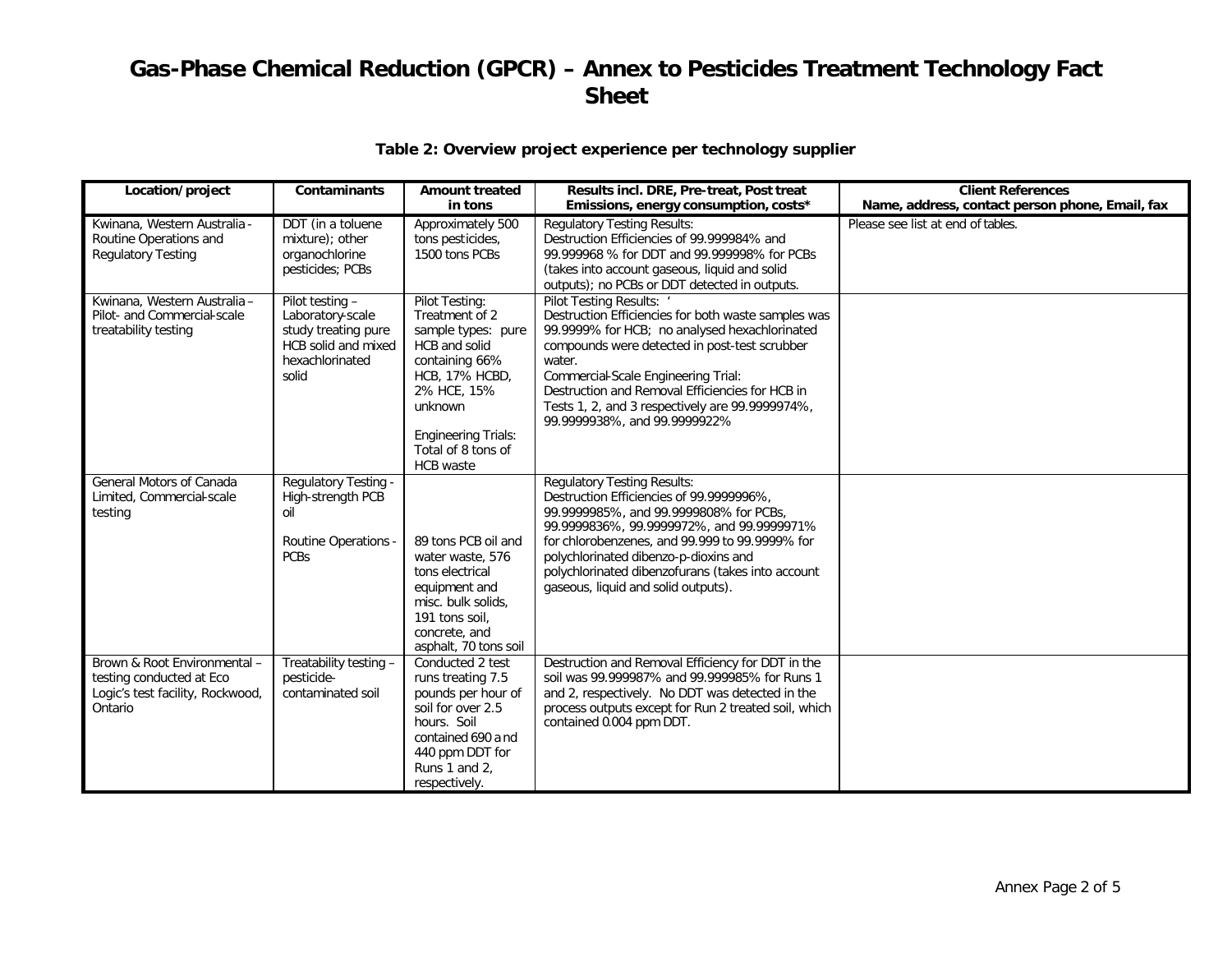### **Table3: Overview detailed project information per project – Project name (from Table 2):**

| Location<br>project                                                                                          | Pre-treat<br>mg/kg                                                                  | Post-treat<br>mg/kg                                                                    | <b>DREs</b>                                                                                                                                                                                         | <b>Emissions</b><br>1.Air (HCI, Dioxins &<br>furans etc)<br>2. Water,<br>3. Waste (slags)                                               | Energy<br>consumption | Costs (Capital, operating<br>costs)                                                                                                                                                                                                                 | Others,<br>remarks |
|--------------------------------------------------------------------------------------------------------------|-------------------------------------------------------------------------------------|----------------------------------------------------------------------------------------|-----------------------------------------------------------------------------------------------------------------------------------------------------------------------------------------------------|-----------------------------------------------------------------------------------------------------------------------------------------|-----------------------|-----------------------------------------------------------------------------------------------------------------------------------------------------------------------------------------------------------------------------------------------------|--------------------|
| Kwinana.<br><b>Regulatory Testing</b>                                                                        | July 1995: 30.3%<br><b>DDT</b><br>February 1996:<br>5.6% DDT                        | Stack Gas:<br>$<$ 1.7 µg/m <sup>3</sup> (1995);<br>$< 0.80 \mu g/m^3 (1996)$           | 99.999984 % (1995)<br>99.999968 % (1996)<br>Note: includes all outputs,<br>not just stack gas                                                                                                       | Waste-specific<br>compounds non-detect<br>in air, solid and liquid<br>outputs; no slag<br>created; detailed data<br>no longer available |                       | Prototype plant - cost data<br>not valid: current estimates<br>are approximately US\$2500 -<br>\$3000 per tonne for bulk<br>solid and liquid waste feeds;<br>approximately US\$200 and<br>up (depending on quantity)<br>for soil and sediment feeds |                    |
| Kwinana,- Pilot-<br>and Commercial-<br>scale treatability<br>testing                                         | Waste Input:<br>514kg-Test 1<br>1584kg-Test 2,<br>4610kg-Test 3                     | <b>Treated Solids:</b><br>2kg-Test 1<br>23kg-Test 2<br>94kg-Test 3                     | HCB:<br>99.9999974%<br>99.9999938%<br>99.9999922%<br>Chlorobenzene:<br>99.9999897%<br>99.9999863%<br>99.9999869%                                                                                    |                                                                                                                                         |                       | See above                                                                                                                                                                                                                                           |                    |
| General Motors of<br>Canada Limited.<br>Regulatory testing                                                   | <b>50% PCBs</b><br>30%<br>Chlorobenzenes                                            |                                                                                        | PCBs:<br>99.9999996%,<br>99.9999985%, 99.9999997%<br>for Tests 1, 2, and 3,<br>respectively.<br>Chlorobenzenes<br>99.9999842%<br>99.9999985%<br>99.9999977% for Tests 1, 2,<br>and 3, respectively. |                                                                                                                                         |                       | Demonstration plant only,<br>and so cost data not<br>applicable to commercial<br>operations. See information<br>on Kwinana site above.                                                                                                              |                    |
| Brown & Root<br>Environmental-<br>testing conducted<br>at Eco Logic's test<br>facility, Rockwood,<br>Ontario | <b>Untreated Soil:</b><br>690 and 440 ppm<br>DDT for Runs 1 and<br>2, respectively. | <b>Treated Soil:</b><br><0.006 and 0.004 ppm<br>DDT for Runs 1 and 2,<br>respectively. | DRE DDT:<br>99.999987% and<br>99.999985% for Runs 1 and<br>2, respectively.                                                                                                                         |                                                                                                                                         |                       | Demonstration plant only,<br>and so cost data not<br>applicable to commercial<br>operations. See information<br>on Kwinana site above.                                                                                                              |                    |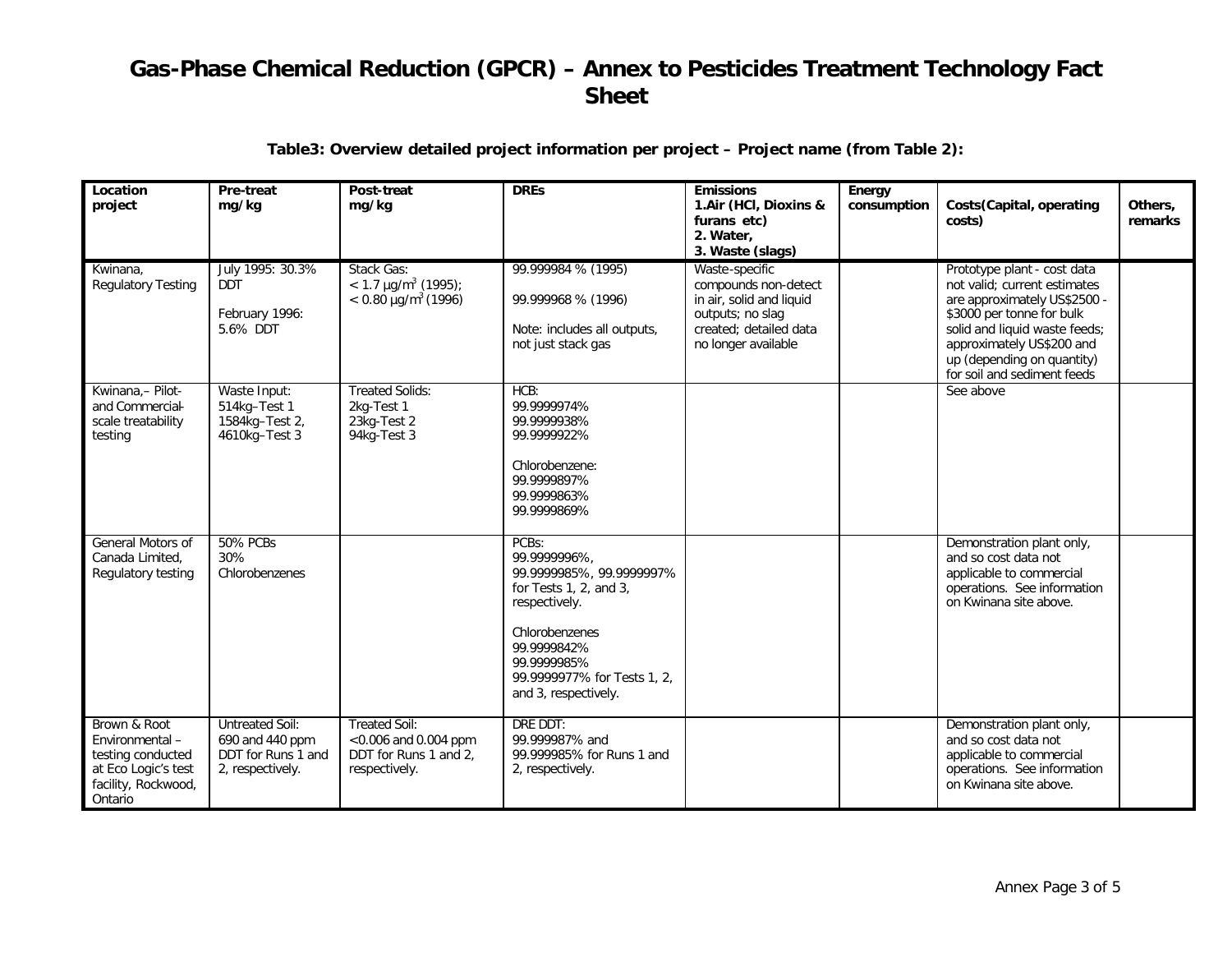| Organization                                                                   | Contact                                                                                                                                                       | <b>Description/Notes</b>                                                                                                                                                                                                                                                                                                         |
|--------------------------------------------------------------------------------|---------------------------------------------------------------------------------------------------------------------------------------------------------------|----------------------------------------------------------------------------------------------------------------------------------------------------------------------------------------------------------------------------------------------------------------------------------------------------------------------------------|
| Western Australia<br>Department of<br><b>Environmental Protection</b><br>(DEP) | Local Rep - Paul Byrnes, Manager Kwinana Branch<br>Tel 61-8-9419-5500<br>Perth Rep - Adam Parker, Director Waste<br>Management Division<br>Tel 61-8-9222-7160 | General knowledge of our Kwinana operation<br>in 1999/2000 oversaw the processing of several hundred tonnes of Chemical Collection pesticide<br>waste from Western Australia                                                                                                                                                     |
| <b>CSPB</b>                                                                    | Nathan Dixon - Manager Laboratory<br>Tel 61-8-9411-8221                                                                                                       | Chemical manufacturer<br>Supplied PCB waste for destruction                                                                                                                                                                                                                                                                      |
| Nufarm                                                                         | Chris Lee - Plant Manager<br>Tel 61-8-9411-4000                                                                                                               | Agricultural chemical manufacturer<br>Supplied over 100 tonnes of 2,4-D, other phenoxy acetic acids, and other miscellaneous pesticides,<br>including DPE, rubbish, soils, old drums, etc., for destruction                                                                                                                      |
| <b>Western Power</b>                                                           | Roman Mandyczewsky - Principal Scientific Officer<br>Tel 61-8-9326-4895                                                                                       | Western Australia's electricity generation and distribution company<br>supplied mostly PCBs, but also roughly 40 tonnes of Dieldrin contaminated sludge, oil, residue from<br>old tanks of 'pole-mix' (power pole insecticide)<br>Mr. Mandyczewsky is also aware of the original DDT work performed for the Dept. of Agriculture |
| <b>HATLAR Environmental</b>                                                    | George Hatzimihalis - Managing Director<br>Tel 61-3-9629-5300                                                                                                 | HATLAR Environmental managed many of Western Australia's used pesticide collection and<br>redrumming operations<br>Used the GPCR plant exclusively for destruction                                                                                                                                                               |
| ESI                                                                            | Trevor Bridle - Technical director<br>Tel 61-8-9473-3302.                                                                                                     | Member of Australia's National Advisory Board                                                                                                                                                                                                                                                                                    |

### **Table 4: Client References for GPCR Plant in Australia**